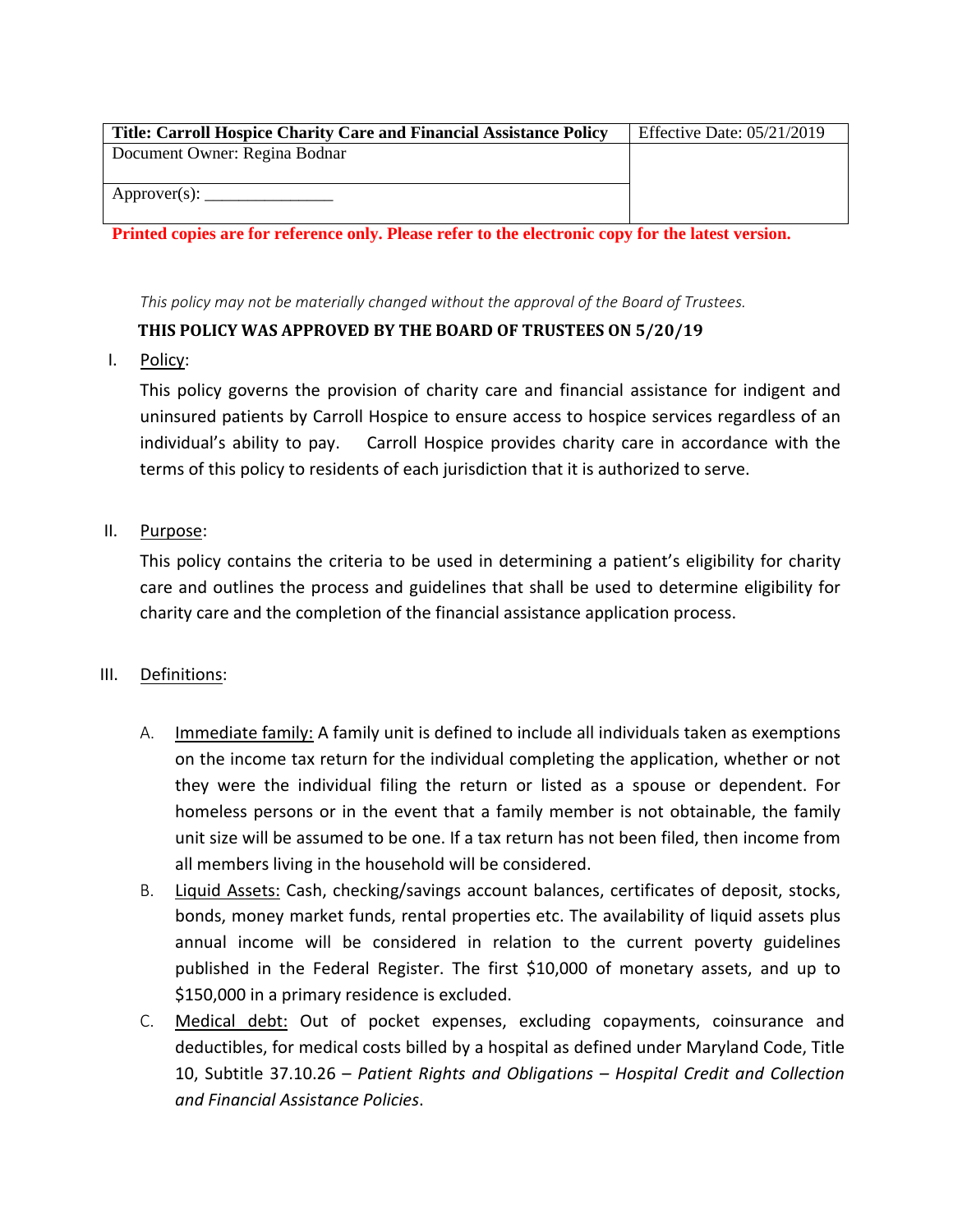## IV. Income Scale to Determine Eligibility for Charity Care:

Exhibit A contains the income scale used by Carroll Hospice to determine a person's eligibility for charity care, which includes (1) full charity care (care provided at no charge to the patient), and (2) discounted care (care provided at a reduced fee to low income patients who are not eligible for full charity care but are unable to bear the full cost of services) based on a sliding income scale.

## V. Procedure to Determine Eligibility for Charity Care:

A. The following two‐step process shall be followed when a patient or a patient's representative requests charity care, applies for Medical Assistance, or both:

## **Step One: Determination of Probable Eligibility**

Within two business days following the initial request for charity care, application for Medical Assistance, or both, Carroll Hospice will: (1) make a determination of probable eligibility, and (2) communicate the determination to the patient and/or patient's representative. In order to make the determination of probable eligibility, Carroll Hospice will conduct an interview with the patient and/or patient's representative. The interview will cover family size, insurance and income. The determination of probable eligibility will be made based solely on the information provided by the patient or patient's representative during the interview. No application form, verification or documentation of eligibility will be requested or required for the determination of probable eligibility to be made. Carroll Hospice will record the information obtained in the interview in the patient's file.

## **Step Two: Final Determination of Eligibility**

- 1. Following a determination of probable eligibility, Carroll Hospice will make a final determination of eligibility for charity care based on income, family size and available resources. Except as provided otherwise in this policy, the patient will be required to complete the Uniform Financial Assistance Application (Exhibit B) and provide supporting documentation of eligibility as described herein. All available financial resources shall be evaluated in making the final determination of eligibility. This includes resources of other persons and entities who have legal responsibility for the patient. These parties shall be referred to as guarantors for the purpose of this policy.
- 2. Assessment forms shall identify all income sources on a monthly and annual basis (taking into consideration seasonal employment and temporary increases and/or decreases in income) for the patient/guarantor. Additionally, current information must be submitted for business income and expenses. If current income and expenses are not available, the previous year's tax return 1040 and Schedule C must be submitted. Examples of income sources are: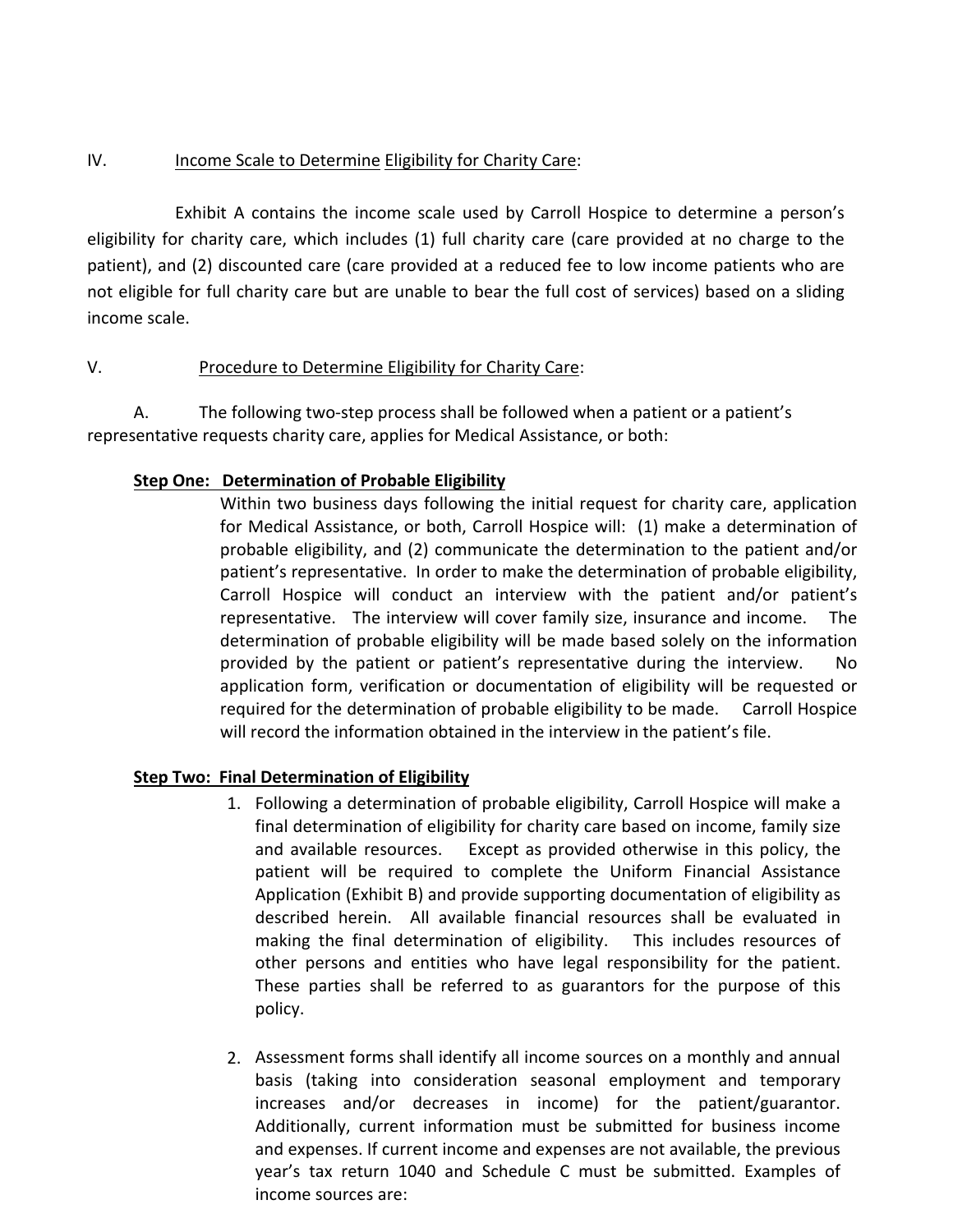- a. Income from wages
- b. Retirement/Pension Benefits
- c. Income from self‐employment
- d. Alimony
- e. Child support
- f. Military family allotments
- g. Public assistance
- h. Pension
- i. Social security
- j. Strike benefits
- k. Unemployment compensation
- l. Workers compensation
- m. Veterans benefits
- n. Other sources, such as income and dividends, interest or rental property.
- 3. An applicant who qualifies for Medical Assistance will be required to apply for Medical Assistance. While a patient's application for Medical Assistance is pending, the patient will be provisionally deemed to be covered by Medical Assistance and will not be required to complete the Uniform Financial Assistance Application for Carroll Hospice. If the patient's application for Medical Assistance is denied, the patient will be required to complete the Uniform Financial Assistance Application (Exhibit B) and provide documentation as described above.
- 4. The following patients shall not be required to complete the Uniform Financial Assistance Application (Exhibit B) and provide supporting documentation of eligibility as described above: (a) patients deemed presumptively eligible for charity care under Section VI of this policy, and (b) patients referred to Carroll Hospice from Carroll Hospital or another hospital in the LifeBridge Health System who qualified for financial assistance from such hospital.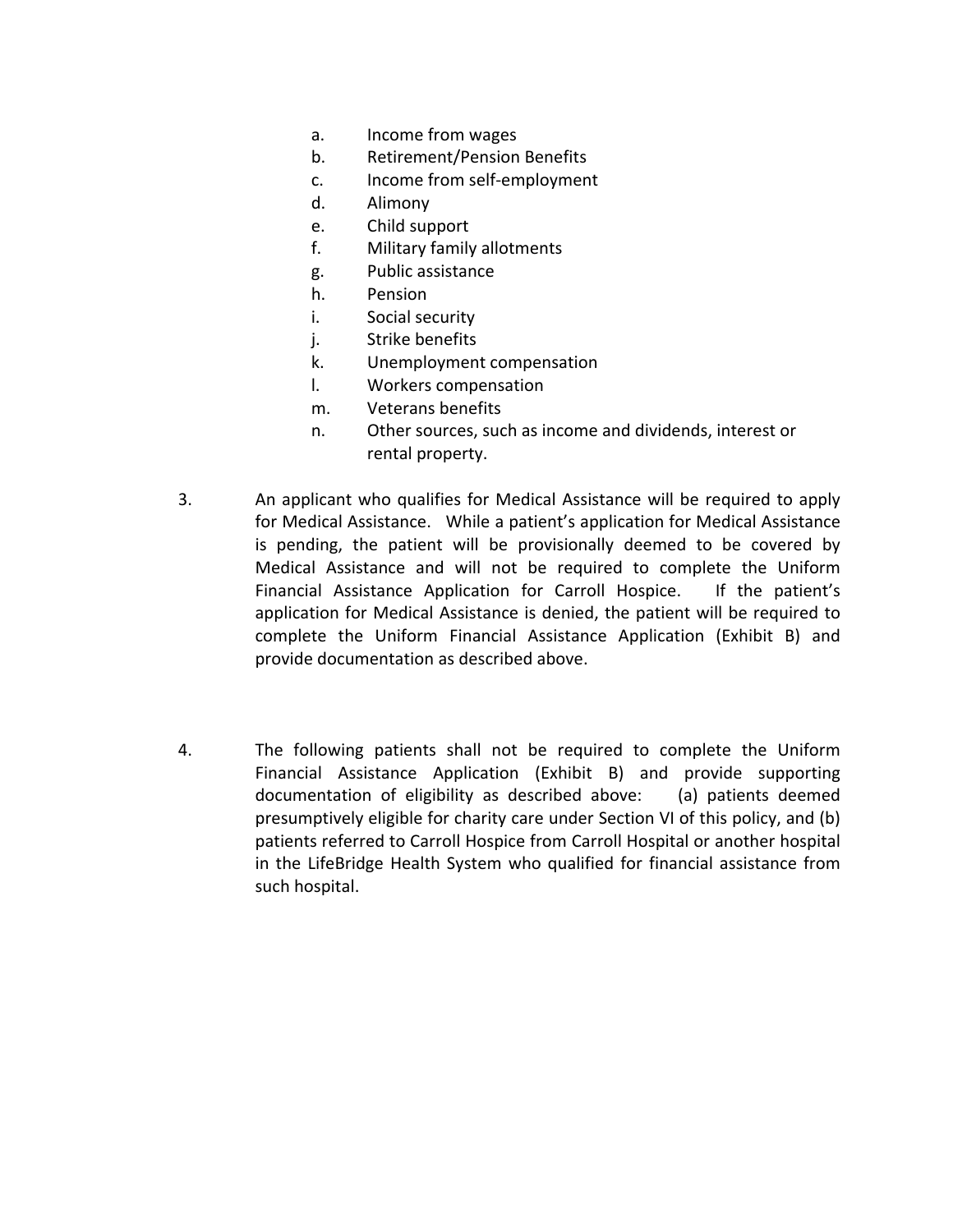5. Patient/guarantor shall be informed in writing of the final determination of eligibility for charity care along with a brief explanation. Patient/guarantor shall be informed of the right to appeal any final eligibility decision regarding financial assistance. An appeal letter, including any additional information that may be applicable, will be reviewed by the Executive Director of Carroll Hospice. After review, a final decision along with the criteria used to reach the decision will be mailed to the patient/guarantor.

B. All information obtained from patients and family members shall be treated as confidential. Assurances about confidentiality of patient information shall be provided to patients in both written and verbal communications.

C. Patients may be determined eligible for charity care through the process described in this Section before, during or after hospice care is rendered.

D. Charity care eligibility determinations shall remain in effect for the duration of the patient's episode of care with Carroll Hospice unless Carroll Hospice is notified of a change in the information provided in the patient's Uniform Financial Assistance Application (Exhibit B) making the patient no longer eligible for charity care under this Policy.

E. In exceptional circumstances where a patient does not meet the criteria for charity care the Executive Director and/or the Board of Trustees may grant financial assistance to a patient and/or guarantor.

## VI. Presumptive Charity Care Eligibility:

A. Some patients are presumed to be eligible for financial assistance discounts on the basis of individual life circumstances (e.g., homelessness, lack of income, qualification for applicable federal or state programs, etc.). Carroll Hospice will grant full charity care to patients determined to have presumptive charity care eligibility. Carroll Hospice will internally document any and all recommendations from patients and other sources such as physicians, community or religious groups, internal or external social services or financial counseling personnel to provide presumptive financial assistance discounts.

B. After the Preliminary Determination of Eligibility for Charity Care is made as described in Section V.A above, individuals shall be asked to provide proof of qualification or participation in programs that, by their nature, are operated to benefit individuals with limited financial resources. Patients receiving the following services shall be considered eligible for presumptive financial assistance.

- a. Patient has received care from and/or has participated in Women's, Infants and Children's (WIC) programs.
- b. Patient is homeless.
- c. Patient's family is eligible for and is receiving Maryland food stamps.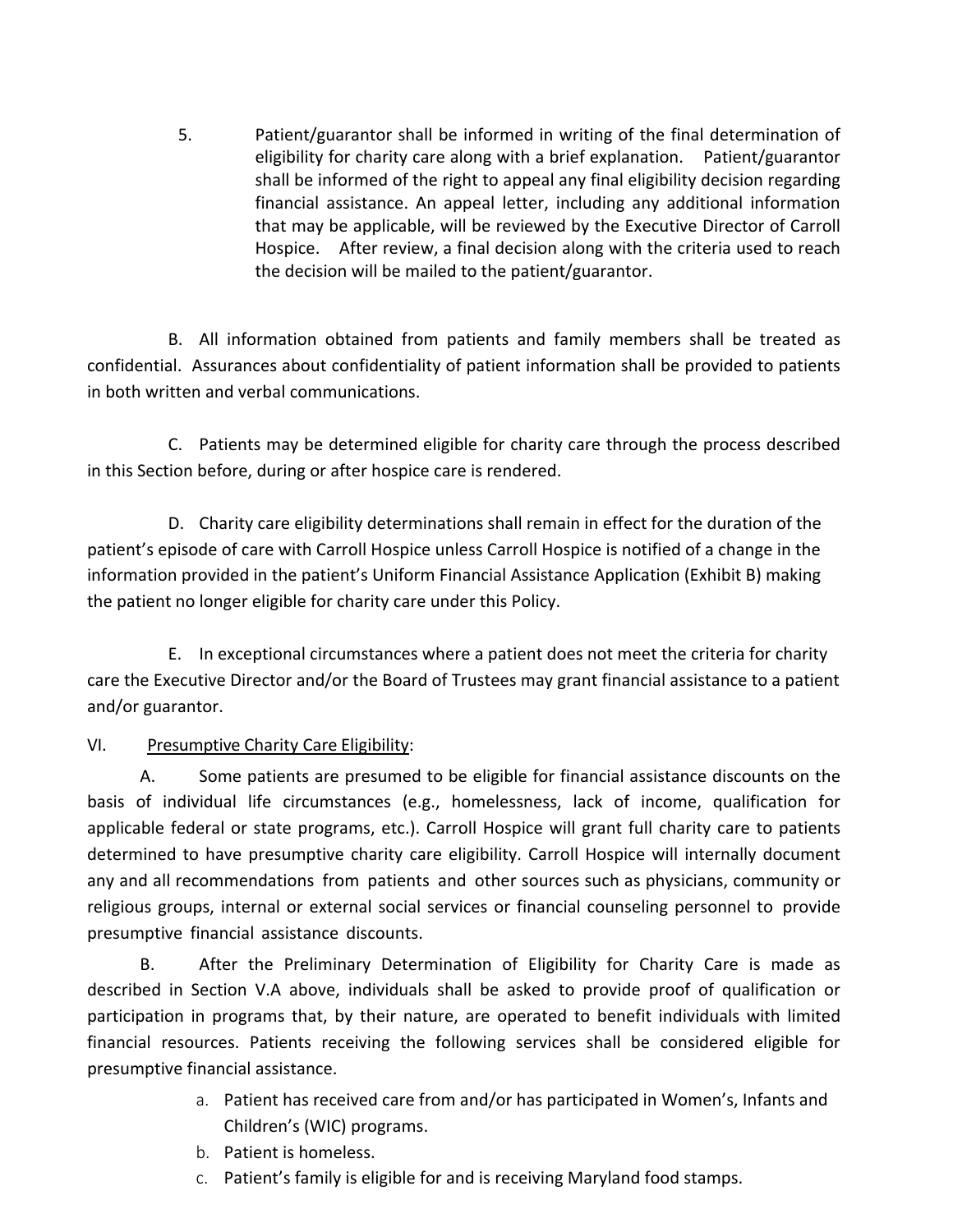- d. Patient's family is eligible for and is participating in subsidized school lunch programs.
- e. The patient's home address and documentation evidencing status in an affordable or subsidized housing development.
- f. Patient/guarantor's wages are insufficient for garnishment, as defined by state law.

## VII. Notice of Charity Care Policy, Patient Education and Outreach:

A. Prior to the provision of hospice services, Carroll Hospice shall provide the patient with the Notice to Patients of the Availability of Charity Care (Exhibit C) which summarizes this policy and shall address with the patient or patient's family any financial concerns that they may have.

B. Carroll Hospice shall disseminate information regarding its charity care policy on an annual basis by publishing notice regarding the policy in a newspaper of general circulation in the jurisdictions it serves, which notice shall be in a format understandable by the service area populations.

C. The Notice to Patients of the Availability of Charity Care (Exhibit C) and a copy of this Policy shall be posted in Carroll Hospice's business offices and on its website.

## VIII. Medical Financial Hardship.

For patients who are not eligible for charity care but have been deemed to have incurred a financial hardship, Carroll Hospice will provide reduced cost medically necessary care to patients with family income below 500% of the Federal Poverty Level, as set forth in Exhibit A. A financial hardship means medical debt, incurred by a family over a 12-month period that exceeds 25% of family income. Medical debt is defined as out of pocket expenses, excluding copayments, coinsurance, and deductibles, for medical costs billed by an acute care hospital. Services provided by such hospital as well as those provided by hospital‐based physicians and billed by the hospital are included in this policy and in consideration for medical financial hardship.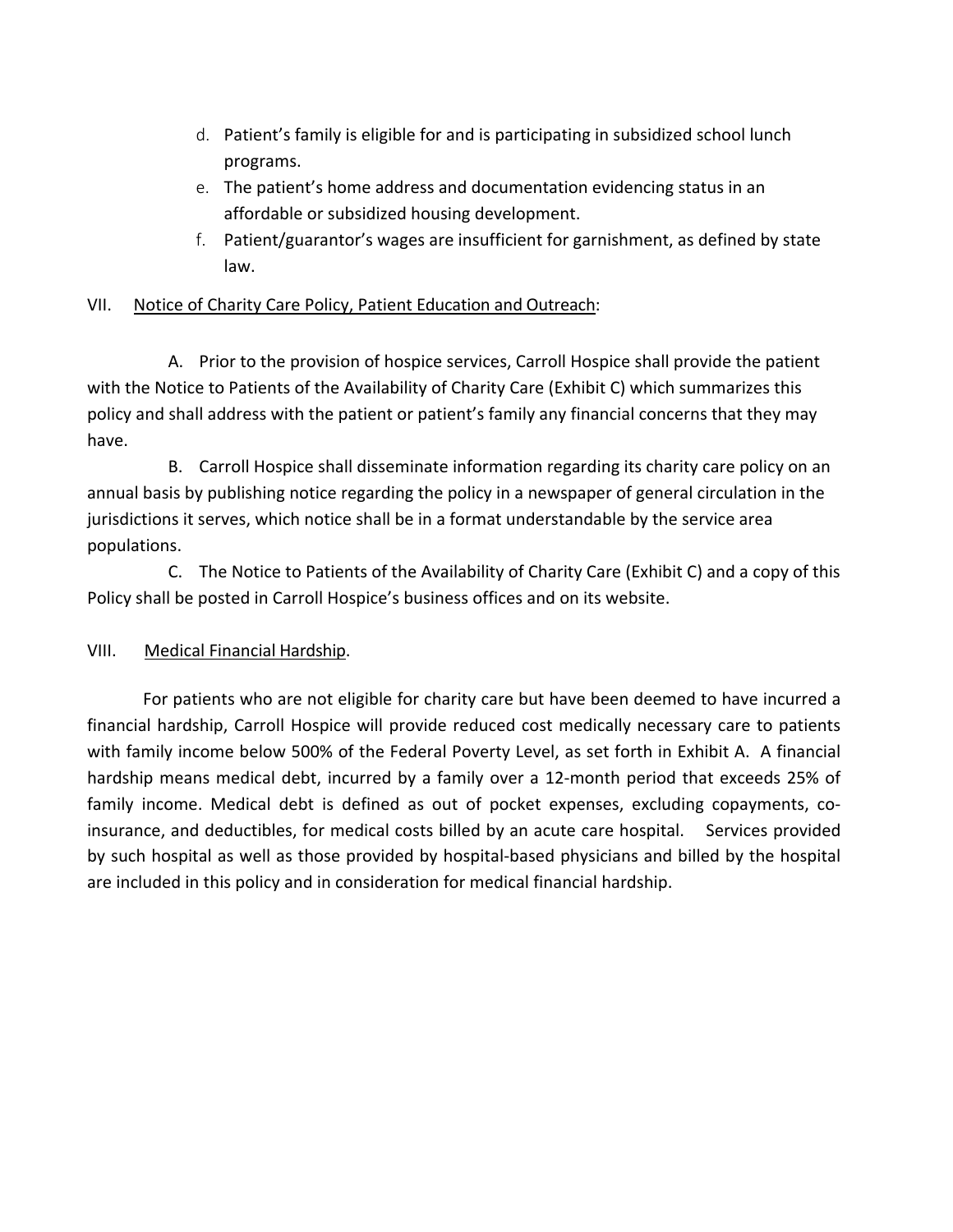## IX. Late Discovery of Eligibility.

Carroll Hospice shall provide a refund of amounts exceeding \$25.00 collected from a patient or guarantor of a patient who, within a 2‐year period after the date of service, is found to have been eligible for full Charity Care on the date of service under this policy.

# X. Time Payment Plan.

A patient who qualifies for discounted care or medical hardship assistance may request to pay billed charges over time. A time payment plan will require payment of a minimum of \$50 per month with the balance being resolved within 6 months from the start of care.

# XI. Reference Documents.

- 1. *Income Scale for Carroll Hospice Charity Care* (Based on Federal Poverty Guidelines (updated annually) in Federal Register) – Exhibit A
- 2. *Maryland State Uniform Financial Assistance Application* Exhibit B
- 3. *Notice to Patients of the Availability of Charity Care* ‐ Exhibit C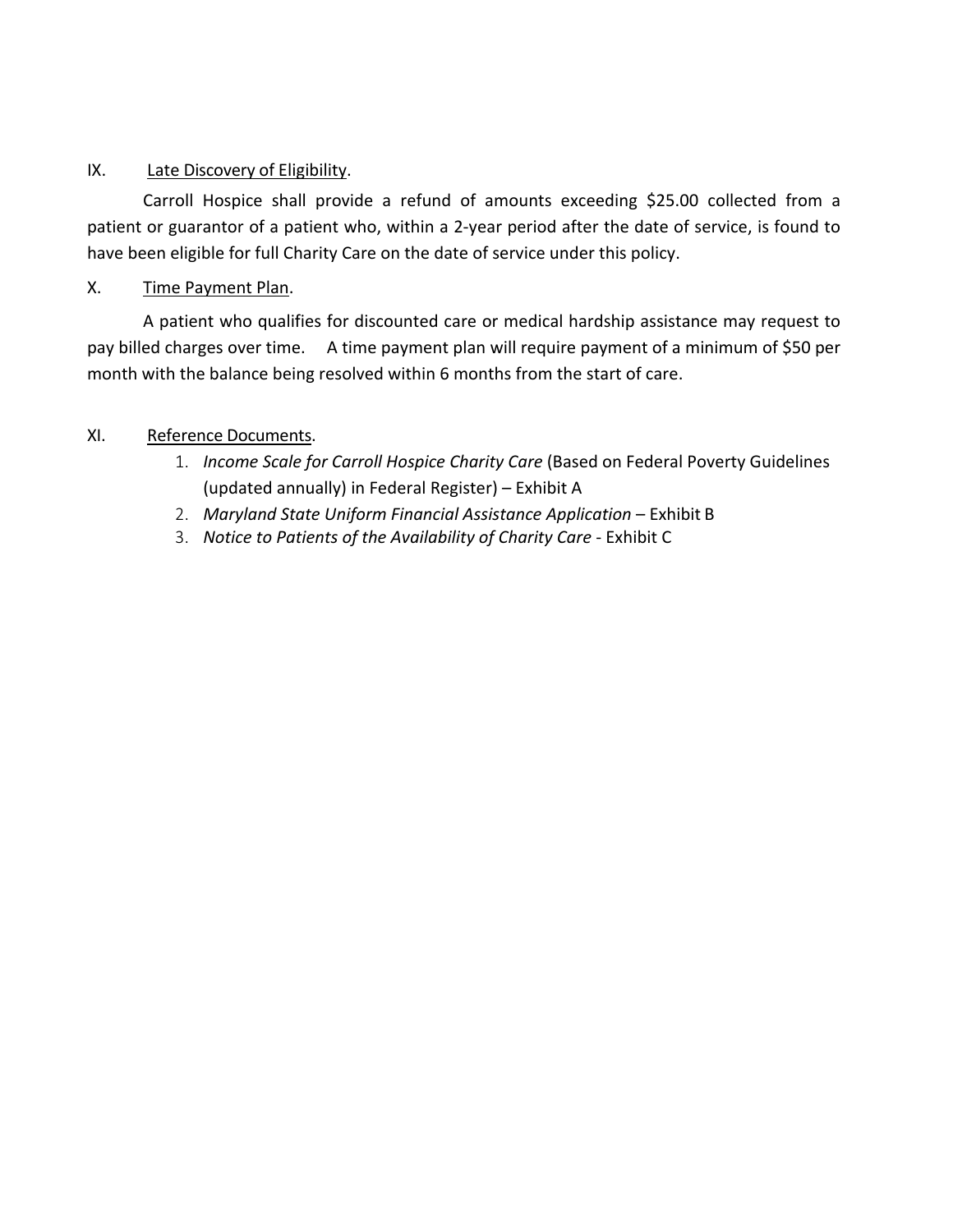#### **Exhibit A**

#### Income Scale for Carroll Hospice Charity Care Based on 2019 Federal Poverty Guidelines (A)

|                                                                                           | Financial Assistance % | 100%      | 75%       | 50%       | 25%       |
|-------------------------------------------------------------------------------------------|------------------------|-----------|-----------|-----------|-----------|
| Persons in Family/Household                                                               | Income                 | 300%      | 325%      | 350%      | 375%      |
|                                                                                           | \$12,490               | \$37,470  | \$40,593  | \$43,715  | \$46,838  |
|                                                                                           | \$16,910               | \$50,730  | \$54,958  | \$59,185  | \$63,413  |
| 3                                                                                         | \$21,330               | \$63,990  | \$69,323  | \$74,655  | \$79,988  |
| 4                                                                                         | \$25,750               | \$77,250  | \$83,688  | \$90,125  | \$96,563  |
| 5                                                                                         | \$30,170               | \$90,510  | \$98,053  | \$105,595 | \$113,138 |
| 6                                                                                         | \$34,590               | \$103,770 | \$112,418 | \$121,065 | \$129,713 |
|                                                                                           | \$39,010               | \$117,030 | \$126,783 | \$136,535 | \$146,288 |
| 8                                                                                         | \$43,430               | \$130,290 | \$141,148 | \$152,005 | \$162,863 |
| For families/households with more than 8 persons, add \$4,420 for each additional person. |                        |           |           |           |           |

#### **(A) SOURCE:** Federal Register, Document # 2019‐00621 Pgs. 1167‐1168

#### **Exhibit A**

#### Income Scale for Carroll Hospice Medical Hardship Assistance Based on 2019 Federal Guidelines (A)

|                                                                                           | Financial Assistance % | 100%      | 75%       | 50%       | 25%       |
|-------------------------------------------------------------------------------------------|------------------------|-----------|-----------|-----------|-----------|
| Persons in Family/Household                                                               | Income                 | 350%      | 400%      | 450%      | 500%      |
| 1                                                                                         | \$12,490               | \$43,715  | \$49,960  | \$56,205  | \$62,450  |
|                                                                                           | \$16,910               | \$59,185  | \$67,640  | \$76,095  | \$84,550  |
| 3                                                                                         | \$21,330               | \$74,655  | \$85,320  | \$95,985  | \$106,650 |
| 4                                                                                         | \$25,750               | \$90,125  | \$103,000 | \$115,875 | \$128,750 |
| 5                                                                                         | \$30,170               | \$105,595 | \$120,680 | \$135,765 | \$150,850 |
| 6                                                                                         | \$34,590               | \$121,065 | \$138,360 | \$155,655 | \$172,950 |
|                                                                                           | \$39,010               | \$136,535 | \$156,040 | \$175,545 | \$195,050 |
| 8                                                                                         | \$43,430               | \$152,005 | \$173,720 | \$195,435 | \$217,150 |
| For families/households with more than 8 persons, add \$4,420 for each additional person. |                        |           |           |           |           |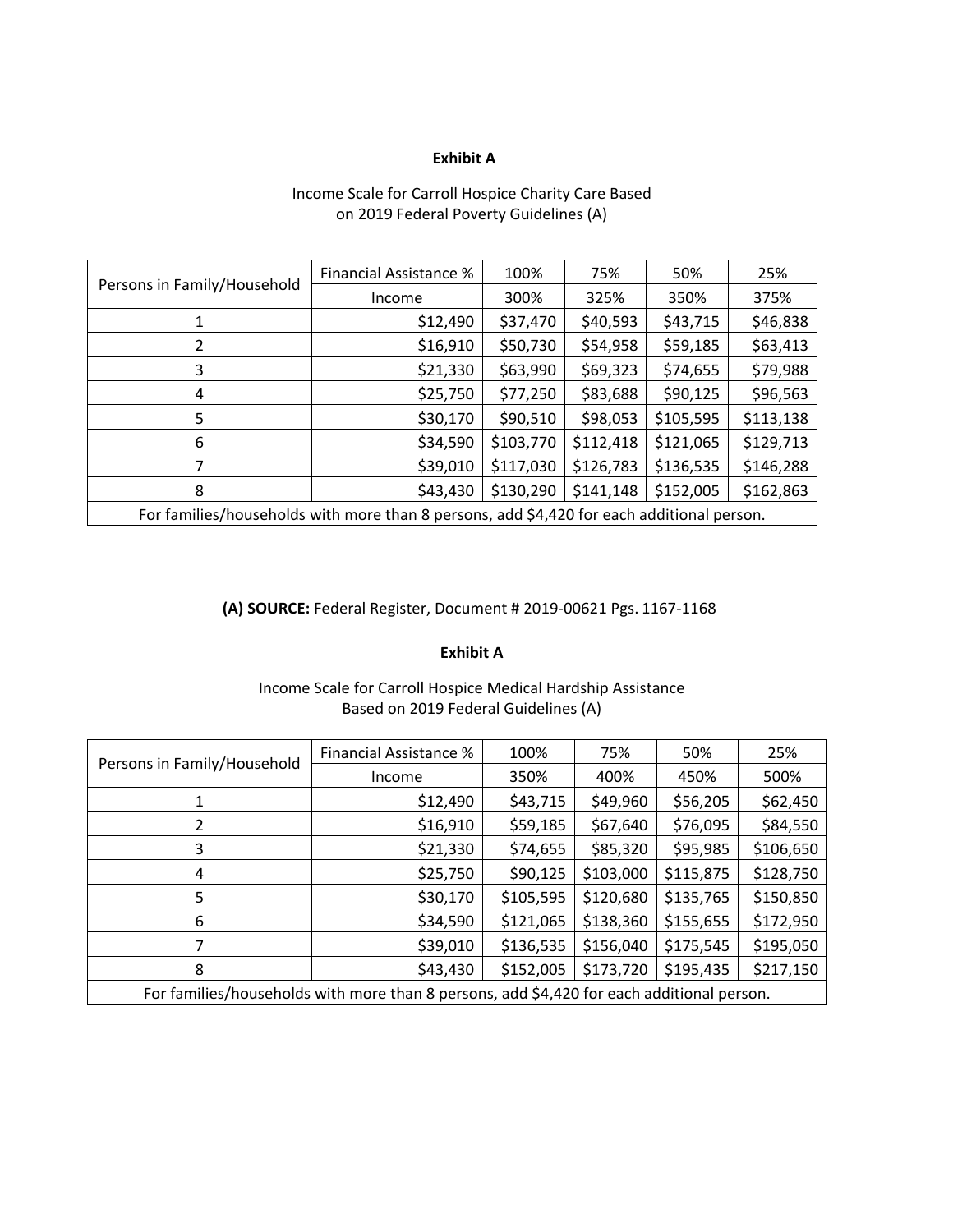## Exhibit B

# Maryland State Uniform Financial Assistance Application

*Information about You* 

Name

| First        |      | Middle | Last                                                                                                                 |                                      |
|--------------|------|--------|----------------------------------------------------------------------------------------------------------------------|--------------------------------------|
|              |      |        | Social Security Number__________________________Marital Status: Single Married Separated US                          |                                      |
| Citizen: Yes |      | No     | Permanent Resident: Yes                                                                                              | No                                   |
|              |      |        |                                                                                                                      | Phone: _______________               |
|              |      |        | <u> 1989 - Johann John Stein, markin film yn y brenin y brenin y brenin y brenin y brenin y brenin y brenin y br</u> |                                      |
|              |      |        |                                                                                                                      | Country: ______                      |
|              | City | State  | Zip code                                                                                                             |                                      |
|              |      |        | Employer Name: 1998                                                                                                  |                                      |
|              |      |        |                                                                                                                      |                                      |
|              |      |        |                                                                                                                      | Country: <u>____________________</u> |
|              | City | State  | Zip code                                                                                                             |                                      |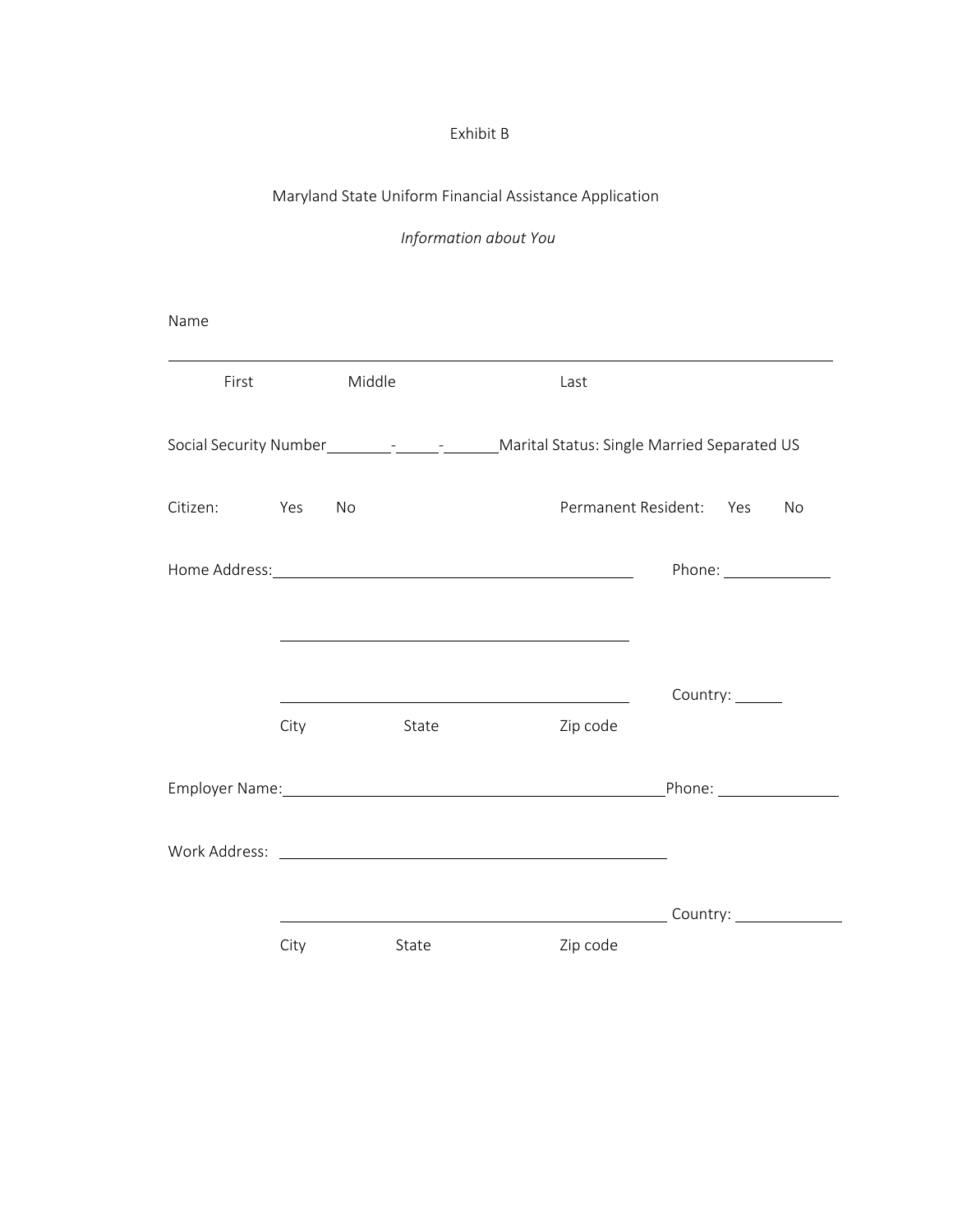Household members:

| Name                                                   | Age | Relationship |
|--------------------------------------------------------|-----|--------------|
| Name                                                   | Age | Relationship |
| Name                                                   | Age | Relationship |
| Name                                                   | Age | Relationship |
| Name                                                   | Age | Relationship |
| Name                                                   | Age | Relationship |
| Name                                                   | Age | Relationship |
| Name                                                   | Age | Relationship |
| Have you applied for Medical Assistance                | Yes | No           |
| If yes, what was the determination?                    |     |              |
| Do you receive any type of state or county assistance? |     | Yes<br>No    |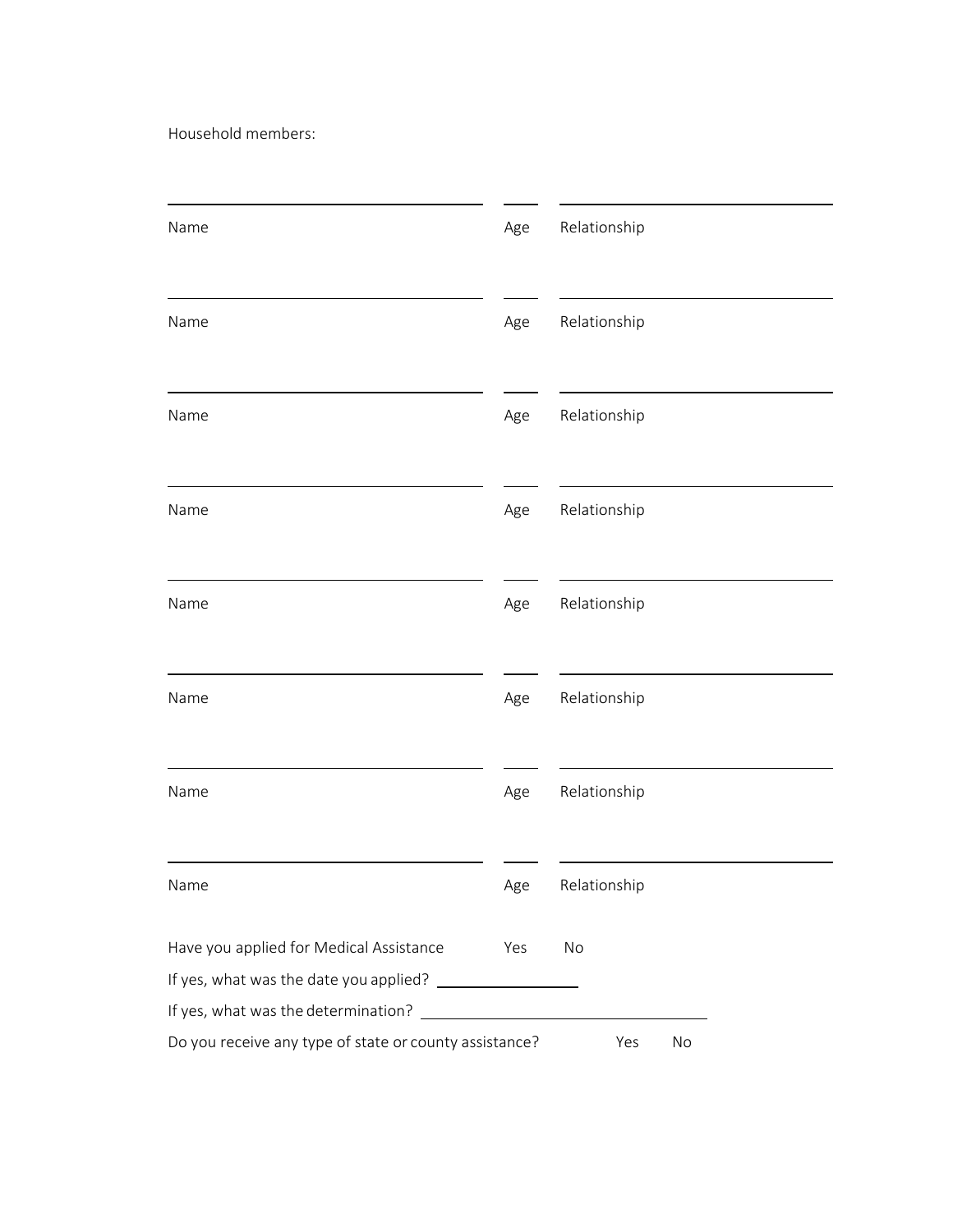## *I. Family Income*

List the amount of your monthly income from all sources. You may be required to supply proof of income, assets, and expenses. If you have no income, please provide a letter of support from the person providing your housing and meals.

| Monthly Amount                                |                        |
|-----------------------------------------------|------------------------|
| Employment                                    |                        |
| Retirement/Pension Benefits                   |                        |
| Social security benefits                      |                        |
| Public assistance benefits, i.e.: food stamps |                        |
| Disability benefits                           |                        |
| Unemployment benefits                         |                        |
| Veteran's benefits                            |                        |
| Alimony                                       |                        |
| Rental property income                        |                        |
| Strike benefits                               |                        |
| Military allotment                            |                        |
| Farm or self-employment                       |                        |
| Other income source                           |                        |
|                                               |                        |
| <b>TOTAL</b>                                  |                        |
|                                               |                        |
| II. Liquid Assets                             | <b>Current Balance</b> |
| Checking account                              |                        |
| Savings account                               |                        |
| Stocks, bonds, CD, or money market            |                        |
| Other accounts                                |                        |
| -\$10,000 exclusion                           |                        |
|                                               | Total                  |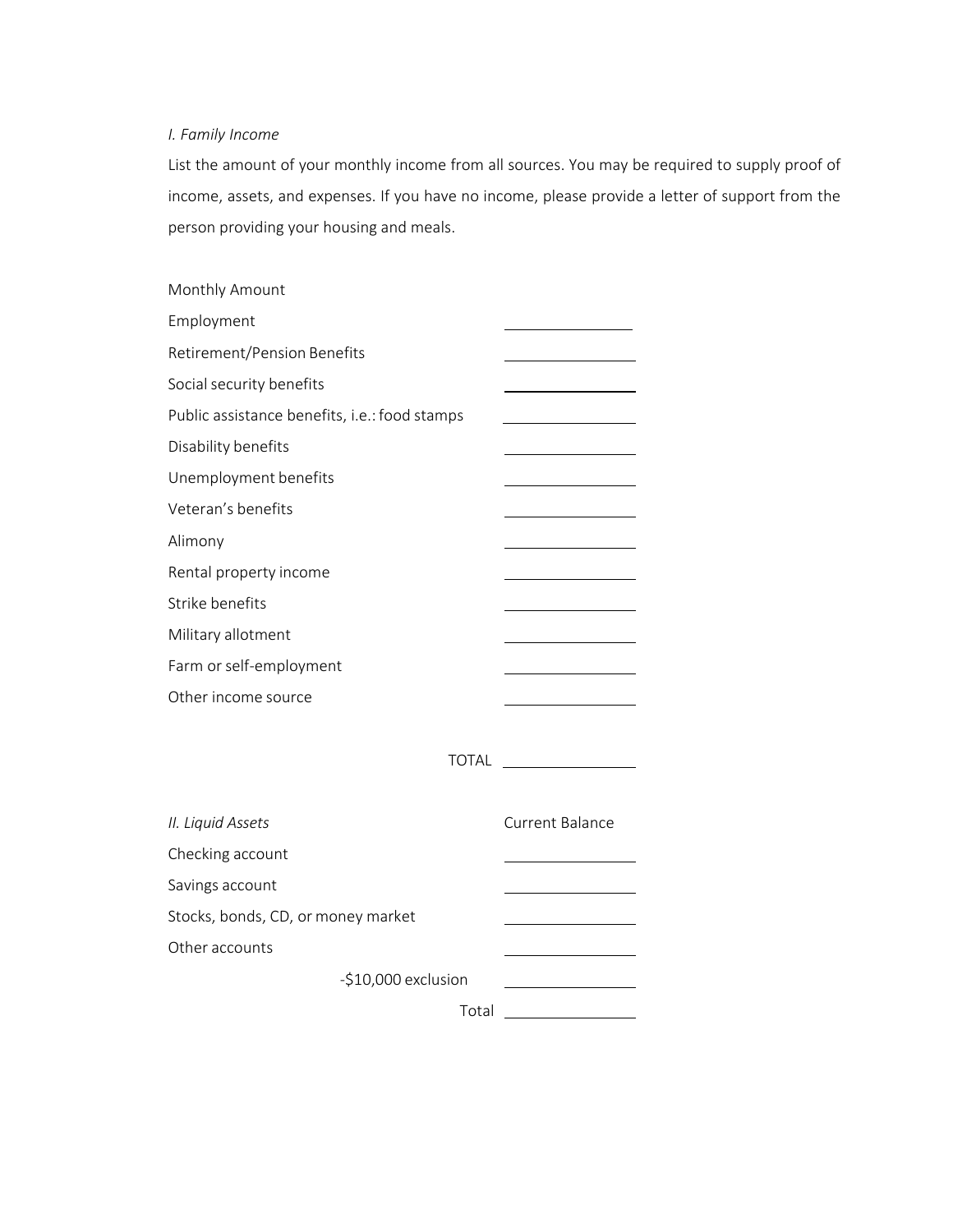#### *III. Other Assets*

If you own any of the following items, please list the type and approximate value.

| Home                                                                             | Loan Balance _____________________          |           | Approximate value                                                                          |  |  |  |
|----------------------------------------------------------------------------------|---------------------------------------------|-----------|--------------------------------------------------------------------------------------------|--|--|--|
| Automobile                                                                       |                                             | Make Year | Approximate value                                                                          |  |  |  |
| Additional vehicle                                                               |                                             | Make Year | Approximate value                                                                          |  |  |  |
| Additional vehicle                                                               |                                             | Make Year | Approximate value                                                                          |  |  |  |
| Other property                                                                   |                                             |           | Approximate value                                                                          |  |  |  |
|                                                                                  |                                             |           | Total _____________________                                                                |  |  |  |
|                                                                                  |                                             |           |                                                                                            |  |  |  |
| IV. Monthly Expenses                                                             |                                             |           | Amount                                                                                     |  |  |  |
| Rent or Mortgage                                                                 |                                             |           |                                                                                            |  |  |  |
| Car payment(s)                                                                   |                                             |           |                                                                                            |  |  |  |
| Credit card(s)                                                                   |                                             |           |                                                                                            |  |  |  |
| Car insurance                                                                    |                                             |           |                                                                                            |  |  |  |
| Health insurance                                                                 |                                             |           |                                                                                            |  |  |  |
| Other medical expenses                                                           |                                             |           | <u> 1989 - Johann Barbara, martxa a</u>                                                    |  |  |  |
| Other expenses                                                                   |                                             |           |                                                                                            |  |  |  |
|                                                                                  |                                             | Total     |                                                                                            |  |  |  |
|                                                                                  |                                             |           |                                                                                            |  |  |  |
|                                                                                  | Do you have any other unpaid medical bills? | Yes       | No                                                                                         |  |  |  |
|                                                                                  |                                             |           |                                                                                            |  |  |  |
|                                                                                  |                                             |           |                                                                                            |  |  |  |
|                                                                                  |                                             |           |                                                                                            |  |  |  |
| If you have arranged a payment plan, what is the monthly payment? ______________ |                                             |           |                                                                                            |  |  |  |
|                                                                                  |                                             |           |                                                                                            |  |  |  |
|                                                                                  |                                             |           | Do you have medical debt that has been incurred by your family over a 12-month period that |  |  |  |
|                                                                                  | exceeds 25% of your family income?          |           |                                                                                            |  |  |  |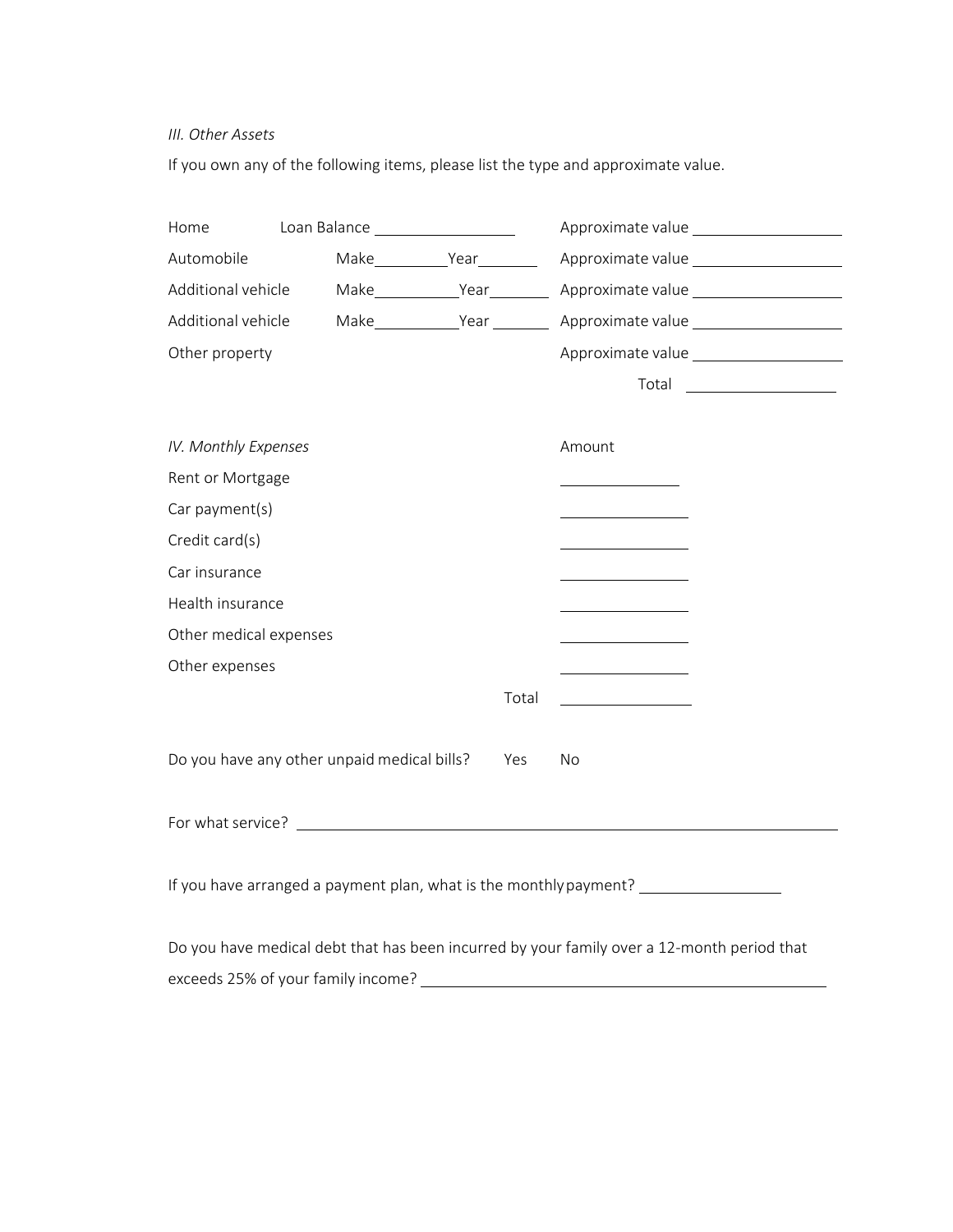If you request that the Carroll Hospice extend additional financial assistance, Carroll Hospice may request additional information in order to make a supplemental determination. By signing this form, you certify that the information provided is true and agree to notify Carroll Hospice of any changes to the information provided within ten days of the change.

Applicant signature Date Date

Relationship to Patient